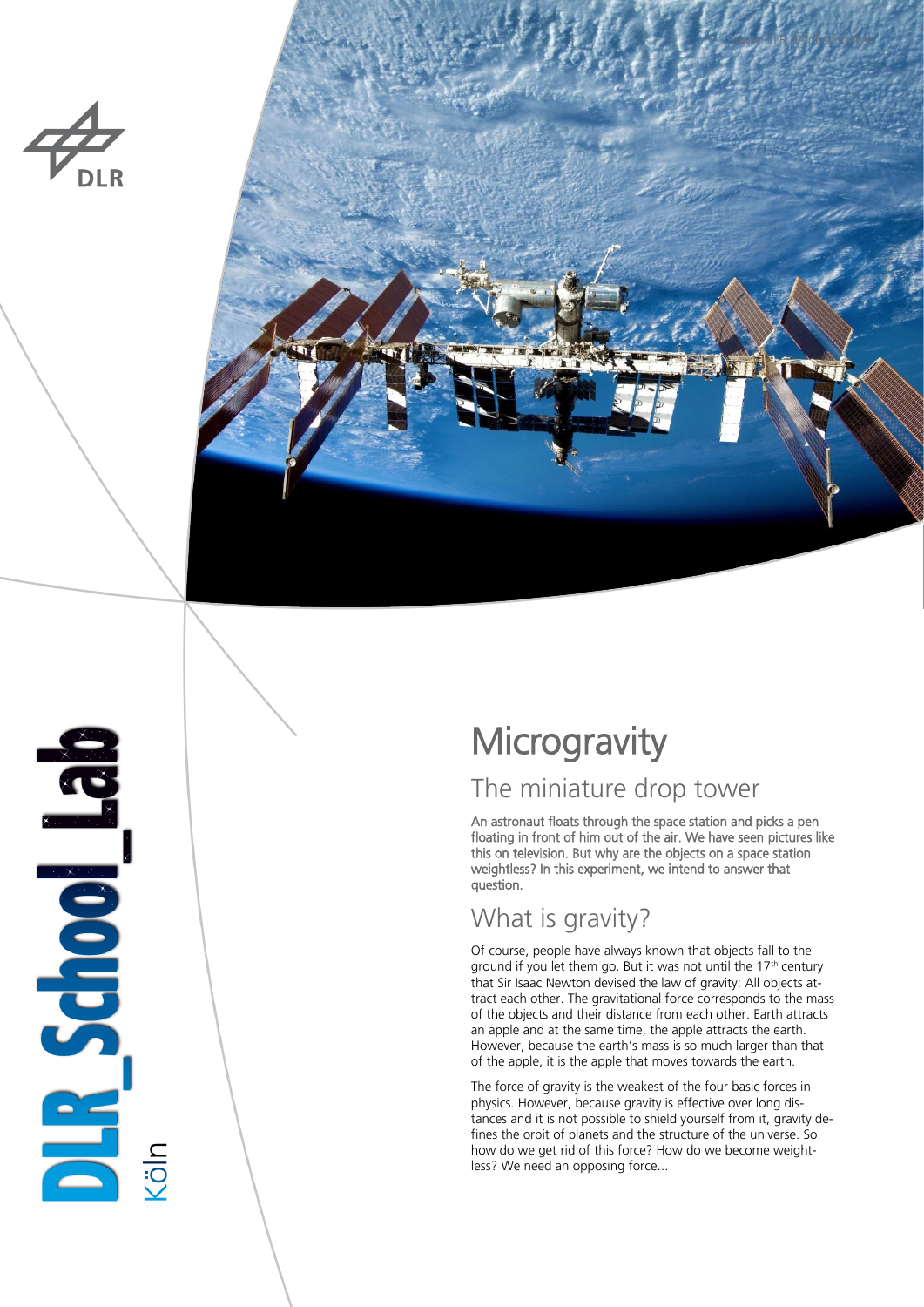### **Microgravity**



Astronaut Susan J. Helms in the Russian Zarya module of the International Space Station (Photo: NASA)



Sir Isaak Newton (1643-1727)

### Inert masses

You might know that strange feeling you have in your stomach when a lift suddenly starts or stops. If we stand on scales in a lift, we make the following observation: when the lift accelerates upwards, the scales show an increase in weight. When the lift accelerates downwards, they show less weight. Of course we have not lost weight in this time; it is

inertia that is responsible for the changes on the scales. If you try and move an object, you will experience resistance. Put simply, the object "resists" being accelerated. It is therefore inertial when stationary. This inertia is larger the greater the mass of the object is.

Therefore, when the lift accelerates downwards, our body momentarily remains in its original position. The floor and the scales move down, the force with which the body presses down onto the scales decreases and the scales show less weight.

### **Weightlessness**

Imagine now that the elevators cable breaks and the lift freefalls downwards. In this case, the scales would no longer indicate any weight at all. We would be weightless

A system is defined as being weightless when no acceleration can be measured within it.

### Technological possibilities

Weightlessness in a falling lift does not last for long – not only because the lift will inevitably hit the ground, but because the air within the elevator shaft creates friction and brakes the lifts fall somewhat. Only in a vacuum do all

objects fall at the same speed: a feather will fall just as fast as a metal ball.



Fall of a feather and a metal ball through air (left) and in a vacuum (right)

It is for this reason that the air is pumped out of the drop tower in Bremen before any experiments begin. However, vacuum is only an "aid" in creating weightlessness – in principle, they are not connected.



ZARM drop tower in Bremen

The drop tower in Bremen is 122m high. Within it, you can achieve 4.74sec of weightlessness. If experiments are catapulted up, you achieve double that time.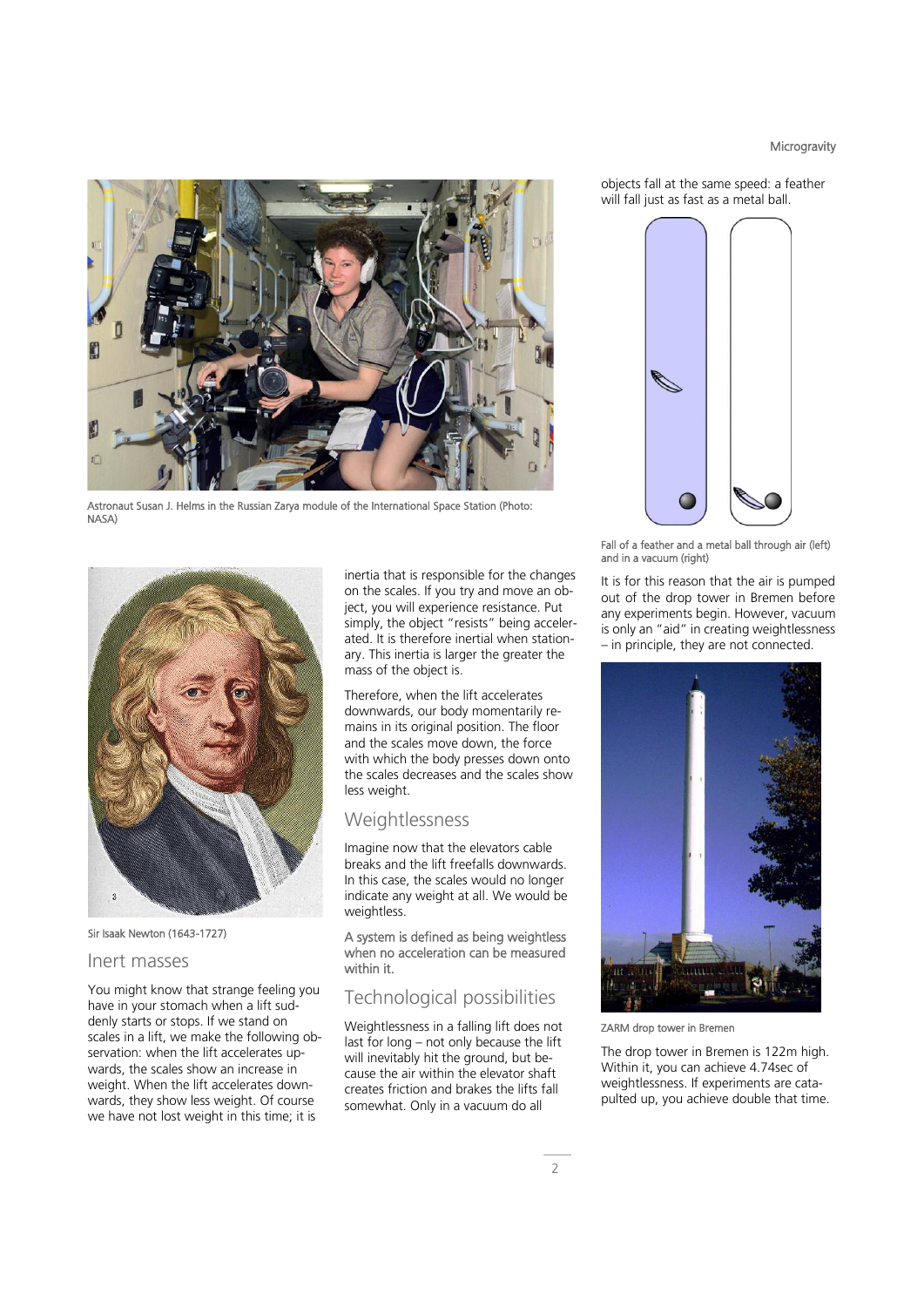### **Microgravity**



Drop capsule in Japanese Microgravity Center Kamisunagawa

In the drop shaft in Japan, you can achieve 10 sec of weightlessness.

What can be done to increase the length of drop time? Build even higher towers or longer shafts? The same thing you can do to make a stone fall for longer- throw it high into the air. This is not an easy task, as the constant friction caused by the air results in the need for some acceleration to even things out. To achieve this, planes and rockets fly in parabolas. A parabola is the trajectory of a stone you throw. With a plane, you can achieve about 25 sec of weightlessness, in a rocket, up to 15 min.

### What about the space station?

For some experiments, 15 min of weightlessness are not enough. Another possibility for extending the length of time is orbiting a planet. Centrifugal force, which we know from merry-go-rounds, pushes us outwards while we spin around (this force is also connected to inertia). Any object circling earth, for example the International Space Station, is therefore subjected to two opposing forces: gravity, which pulls the space station towards the earths centre and centrifugal force, which pushes it outward. Given the right orbit height and velocity, these two forces will cancel each other out and we will achieve weightlessness.

### Our experiments

In the DLR\_School\_Lab you can carry out experiments about weightlessness with the help of a small drop tower. The drop height is only 2m, so the length of time in weightlessness is 0.6sec. But with the help of a video system we can still see what is happening in our capsule and analyse the results in slow motion.

We will see that forces that are present under the influence of gravity, but not very noticeable, suddenly define the behaviour of objects. What happens when air and water both weigh the same? How do candles burn in weightlessness? How



Airplane "Zero-G" during a parabolic flight (Picture: NOVESPACE)

do you transfer liquids from one container to another on the space station? What is a magnetic gravimeter? And why do we need to know all of this?



The miniature drop tower in the DLR\_School\_Lab Köln



Drop capsule



Our experiments